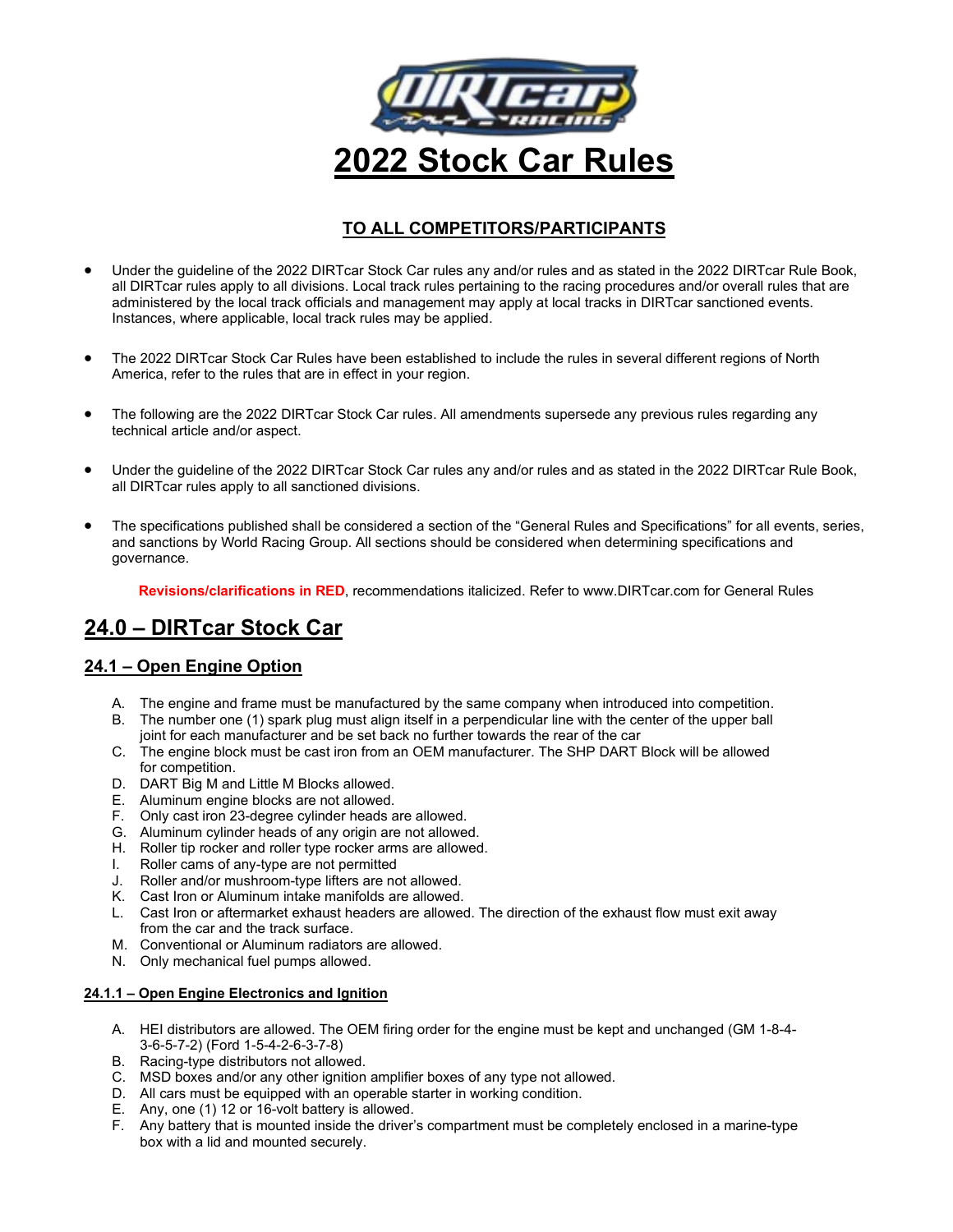### **24.1.2 – Carburetor**

- A. One 500 CFM 4412 Holley unaltered carburetor is required. The local track rules reserve the right for carburetors to be claimed and/or changed (i.e., "swapped") for competitive analysis and/or inspection.
	- a. Any Holley 2 bbl. carburetor, part number 0-4412 will be allowed provided it is unaltered from the manufacturer.
	- b. The original choke tower must remain in its stock position and configuration if applicable
	- c. The choke blade may be removed.
	- d. External metering blocks will be allowed.
	- e. Any other alterations to the body of the carburetor, internal working mechanisms, venturis, throttle plate and/or any other part and/or part of the carburetor will not be permitted
	- f. Carburetor jets may be replaced and/or adjusted as an engine tuning method.
	- g. All carburetors must pass the go-no-go gauge on top and bottom and are subject to inspection at any time.
	- h. NO Super Bowl type setups allowed.
	- i. Maximum one-inch spacer plate is allowed under the carburetor. Spacer thickness must remain 1 inch thick across the entire plane of the spacer.

# **24.2 – Chevrolet Performance Parts 604 Crate Option – New Option**

- A. The Chevrolet Performance Parts 604 engine (GM Part Numbers 88958604 or 19418604) will be allowed as an optional engine for competition during the 2022 racing season. All Chevrolet Performance Parts 604 Crate Engines must remain sealed from the factory. The original factory seals must remain unaltered. Tampering, removal of, or modifications of any type including and/or broken factory seals will not be allowed. (The Chevrolet Performance Parts 604 crate engines may have part number and / or production changes from time to time as decided by the manufacturer.)
- B. All engines and all components must remain in their original configuration and form as bought and/or delivered from the factory. Any changes and / or modifications to the engines or related parts will result in disqualification from the event.
- C. Any engine and / or related part that is sealed from the manufacturer that has been tampered with and/or removed will result in an immediate penalty. The minimum penalty will be a \$1,000, One thousand dollar fine, loss of all accumulated points for the year and a loss of all earned purse money for the event night that the infraction was discovered.
- D. Penalties issued may include and will not be limited to a suspension of the car, driver, car owner, engine builder from participation in any World Racing Group event.
- E. Any participant (driver, car owner, and/or engine builder) that is found to have tampered with the engine will lose all points accumulated for the season, all earnings and the parts will be impounded for competitive analysis. In addition, the participant may be suspended indefinitely from all World Racing Group events.
- F. **Cars using the Chevrolet Performance Parts 604 Crate Engine option must have a track supplied decal declaring (Crate) attached to the bottom of the "A" pillar for identification.**
- G. Cars using the Chevrolet Performance 604 Crate Engine option will be allowed a 200-pound weight break.

### **24.2.1 – Crate Engine Electronics and Ignition System**

- A. Magnetos will not be allowed.
- B. Only approved, unaltered capacitive discharge type ignition amplifier boxes will be allowed.
- C. The MSD 6ALN ignition amplifier box is approved for competition.
- D. The series reserves the right to change MSD boxes with any car at any time without earlier notice.

### **24.2.2 – Crate Engine Carburetor**

- A. Any carburetor with a maximum 750 CFM will be allowed. The carburetor must not exceed a maximum 1- 11/16" inch base plate throttle bore.
- B. A maximum of one (1) inch spacer thickness measured between the bottom of the base plate and the top of the intake manifold, including gaskets, will be allowed. The spacer must remain one (1) inch thickness across the entire plane of the spacer.
- C. The spacer must not extend into the intake manifold.
- D. One gasket with a maximum .070 thickness will be allowed from the carburetor to the spacer. One gasket will be allowed from the bottom of the spacer to the top of the intake manifold.
- E. Gaskets must be standard for application. Gaskets that exceed a standard OEM thickness for a carburetor/spacer type application will not be allowed.
- *F. The use of two (2) throttle return springs is recommended.*
- *G. An approved carburetor roll-over plate that prevents fuel spillage in case of a roll over is highly recommended.*
	- a. Carburetors with rollover plate (s) will be mandated at a future date to be announced.
	- b. The currently approved roll over plate approved for competition is as follows:
		- i. Willy's Carb & Dyno shop LLC Part # WCD4000SB
		- ii. Willy's Carb & Dyno shop LLC Part # WCD4002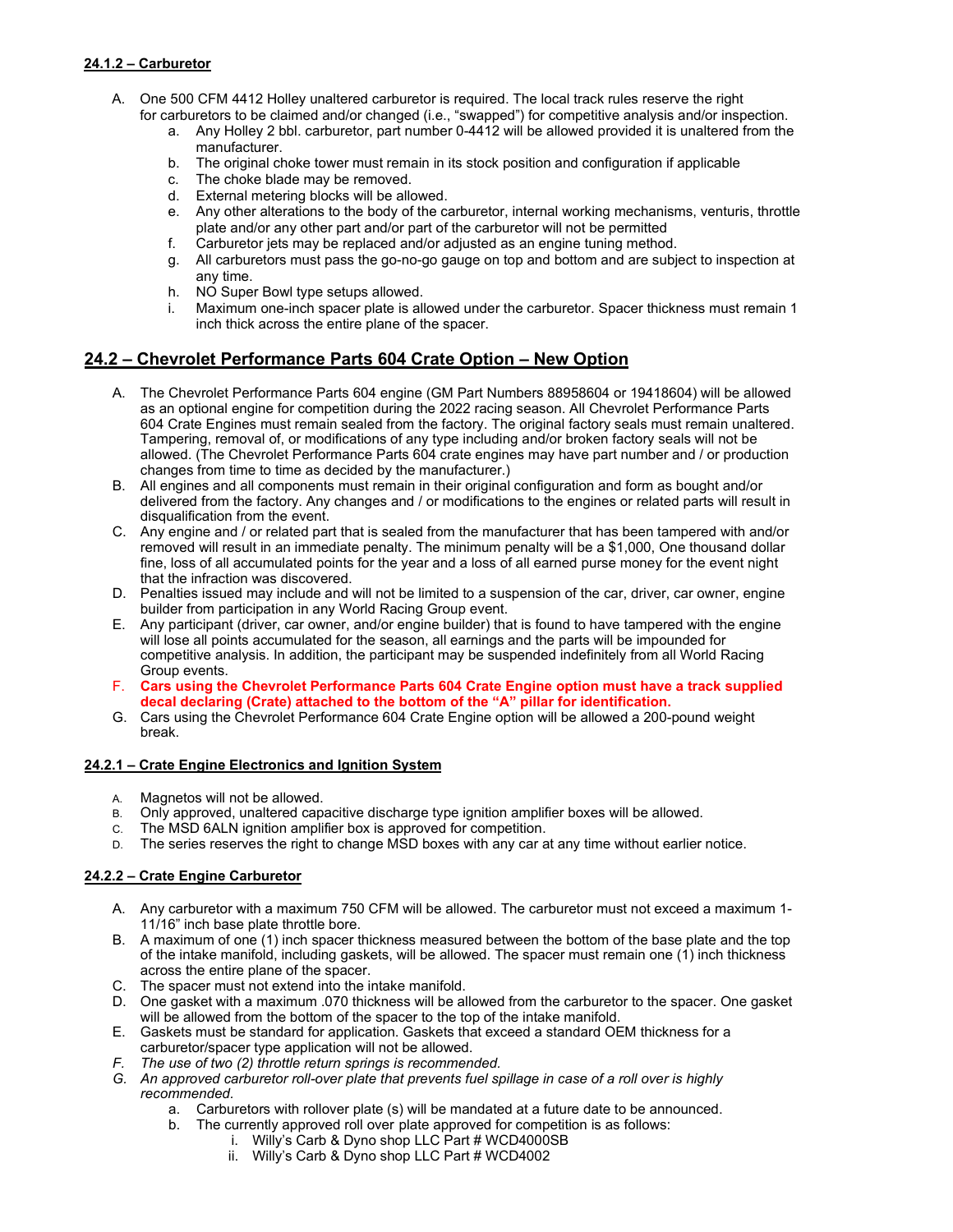# **24.3 – Chevrolet Performance Parts 604 Crate Option – Verified Used Option**

- A. **For the 2022 season there will be a choice to run a used engine that meets one or more of the following criteria.**
	- a. **The engine has been repaired or rebuilt using the correct Chevrolet Performance parts according to the Chevrolet Performance Parts manual and carries the blue DIRTcar approved wire cable seals.**
	- b. **Seals from other sanctioning bodies are not accepted as verification seals.**
- B. **Verification and Dyno**
	- a. **If an engine has all factory installed bottlecap or breakaway seal bolts intact with no damage or markings it must be sent to a DIRTcar approved Verification Center. The engine will be presented along with the correct fee for the process.**
	- b. **Bottlecap seal engine is \$200.00.**
	- c. **Breakaway bolt seal engine is \$500.00.**
	- d. **If the engine passes the Verification process and or Dyno runs it will then have the Official DIRTcar wire cable seals installed and returned to the owner. If it does not pass it will be returned to the owner and funds will be forfeited to the engine shop operator.**

#### **24.3.1 – Chevrolet Performance Parts 604 Crate Engine – Approved Engine Verification Centers**

NCP Speed and Machine 110 N. Webster Taylorville, IL 62568 217-825-8249 ncpspeed@gmail.com Heath Clayton

HP Machine 18 Front St. Williamsport, IN 47993 765-762-6315 jhouchens65@msn.com Jeff Houchens

Baldwin Racing Engines 5673 State Hwy KK Freidheim, MO 63747 573-788-2329 Sales@BaldwinEngines.com Jeff Baldwin

# **24.4 – Transmission & Driveline**

- A. All Types
	- a. The transmission must have a minimum of at least two forward gears and one reverse, plus neutral position.
	- b. With the motor running and the car in still position, the transmission must be able to engage the car in gear and the car must be able to move forward, then backward.
	- c. Only OEM production type transmissions will be allowed two speed, three speed, four speed and automatic.
	- d. Five speed (or more) transmissions, "in and out" boxes, and/or quick change will not be allowed.
	- e. All functioning shift levers must be in the OEM position. The flywheel and/or flex plate must be bolted directly to the end of the crankshaft, and the pressure plate must be fastened and/or bolted directly to the flywheel/flex plate.
	- f. Only one (1) flywheel/flex plate will be allowed. All driveline components within the bell housing must rotate consistent with the RPM of the engine while the car is in any gear. Only unaltered an unaltered OEM flex plate and/or an OEM replacement will be allowed.

#### B. Manual

- a. Any manual gear-type transmission must be in an OEM or OEM replacement case and have a working 7.25-inch minimum diameter, steel and/or aluminum, single or multi-disc clutch inside an explosion proof STEEL bell housing. The bell housing must be a minimum 270 degrees around the top of the clutch/flywheel area.
- C. Automatic
	- a. Any automatic-type transmission must remain in an OEM or OEM replacement case, with a functioning OEM appearing pump.
	- b. The original OEM bellhousing must have an approved scatter shield constructed of minimum 0.125" inch by three (3) inch steel, 270 degrees around flex plate. Manual bump starts will be allowed.
- D. Aftermarket Transmission
	- a. Approved aftermarket transmissions are Bert (Part #LMZ/GEN II), Brinn (Part #70001), Falcon (Part #60100), RaceGator (Part #140002/140002-C) and Mitchell Machine Bullet Transmission
	- b. No reverse mount starters.
	- c. No ball spline allowed.
	- d. Starter must bolt to the engine block in the factory/stock location.
- E. Drive Shaft
	- a. The driveshaft must be a minimum of two (2) inch diameter and made from magnetic steel.
	- b. The driveshaft must be painted white and clearly labeled with the car number on the white part of the driveshaft.
	- c. Only magnetic steel slip-yokes will be allowed.
	- d. A 360-degree drive shaft loop will be required and must be constructed of at least 0.25" inch by two (2) inch magnetic steel, and/or one (1) inch diameter tubing, mounted six (6) inches behind the front universal joint. *A second drive shaft hoop is recommended and must be placed within 12" inches of the front universal joint.*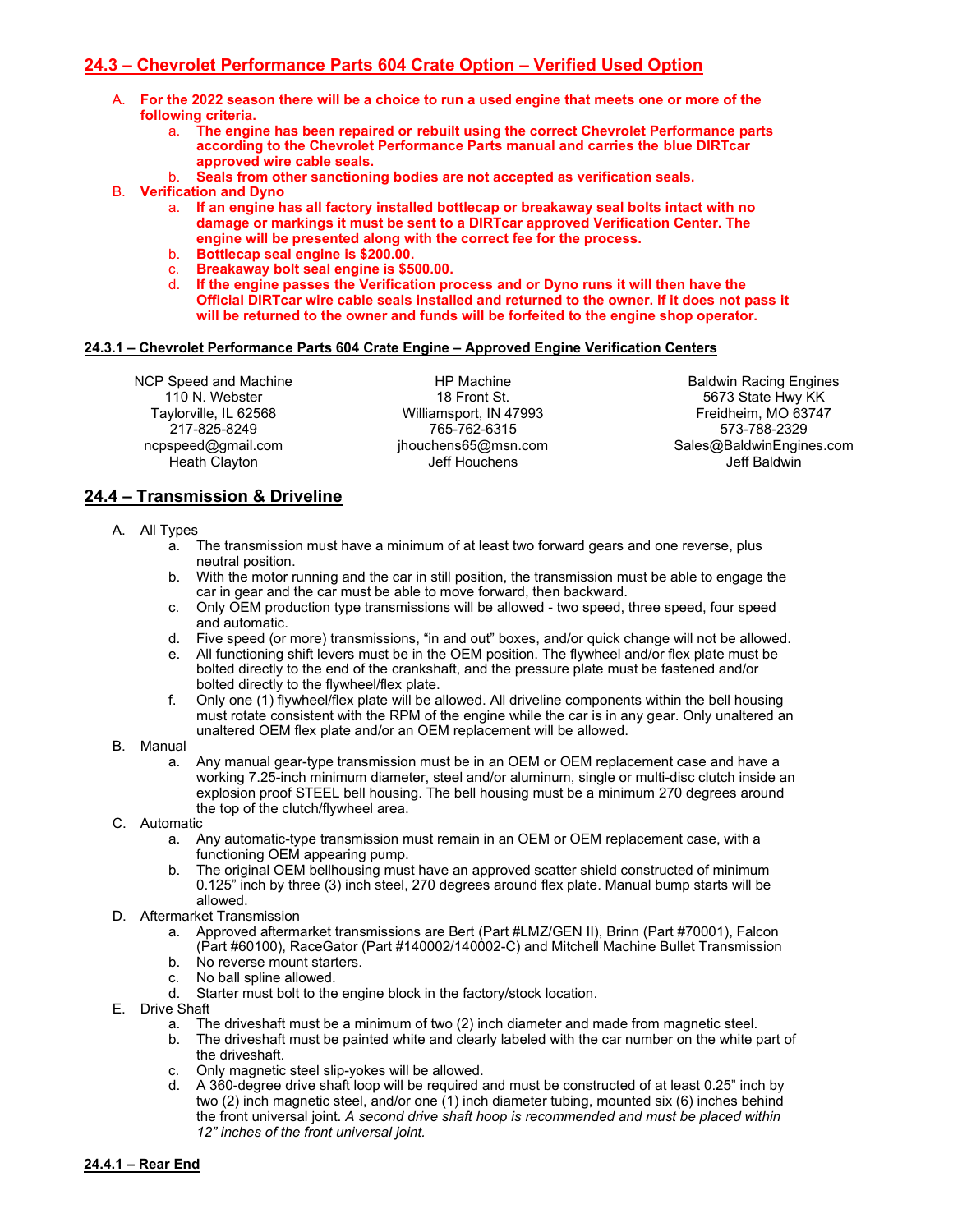- A. Torque differentiating differentials such as DPI Gold Track & Platinum Track will not be allowed.
- B. Stock passenger car, pickup, and floater rear ends allowed (3/4-ton max.). No aluminum allowed except lowering blocks and axle cap. Lowering blocks cannot be adjustable. Hubs and rotors may be OEM or aftermarket steel. No cambered rear ends allowed (one piece drive flange only. Panhard bars are not allowed.
- **C. Quick change rear ends will be allowed. All components must be STEEL**
	- **a. Quick change must have magnetic steel tubes and steel axles.**
		- **b. Lower spring perches must be welded to the axle tubes.**
		- **c. No scalloped ring gears.**
	- **d. Only standard quick change gear sets will be allowed. NO LIGHTWEIGHT GEAR SETS.**
	- **e. Must use a 10-inch ring gear and minimum 1.25-inch-wide solid spur gears.**
- D. Locked rear ends only. Welding of gears in the rear end will be allowed.
- E. Only non-adjustable upper trailing arm brackets will be allowed and must remain level from side to side.
- F. Lower trailing arm brackets may be no longer than 7-1/2"-inches from the bottom of the axle tubes to the bottom of the bracket and have no more than 5 holes from adjustment.
- G. General
	- a. Traction control devices of any kind will not be allowed. This includes, but is not limited to:
		- i. Any system from Racetronics
		- ii. Any system that ties into the power steering
		- iii. Any system that ties into the brake system
		- iv. Any system that ties into the electrical system of the engine

# **24.5 – Chassis/Roll Cage**

### **24.5.1 – Chassis**

- A. Any American manufactured cars and/or full-size "uni-body" type cars 1964 and newer will be allowed. Sports car chassis for the Chevrolet Camaro/Pontiac Firebird and/or the Ford Mustang from 1967 to 1985 will be allowed. If using a uni-body frame/chassis, the stock unaltered floor pan is required, front to rear. **1980 or newer Ford unibodies may be replaced with Ford full frames. May be shortened to onehundred seven and one-half (107.5) inches minimum.**
- B. All vehicles must maintain a minimum of 107.5" (inch) wheelbase. Maximum one-inch difference from side to side.
- C. Altering of the stock frame, except for repair to the original frame to keep original specifications, will not be permitted. Repairs that will be acceptable will include patching of holes and/or rusted) areas of the frame. Repairs will be approved at the discretion of DIRTCAR Officials and/or local track officials.
- D. The rear frame may be replaced from the rear shock absorber mounts toward the rear of the car using minimum 2x3 square tubing or minimum 1-3/4" round tube. Regardless of make, model or style of vehicle, replacement may only be made behind the rear shock absorber mounts.

### **24.5.2 – Roll Cage**

- A. A minimum 4-point competition roll cage is required. The roll cage must be constructed of magnetic steel tubing that is a minimum of 1½" in diameter, with a minimum tubing thickness of .095 (wall thickness). The roll cage must be located within the stock OEM parameters of the doors of the vehicle. Offset cages will NOT be allowed. Driver's head must not protrude outside of the cage with helmet on. The Driver's body must remain inside the cage.
- B. A minimum of three (3) door bars are required on each door, parallel to the ground, and perpendicular to the driver. Minimum four (4) uprights tied from frame to top of door on driver's side.
- C. A minimum of three (3) driver protection bars are required in the windshield.
- D. Front and rear bars that pass through the firewall will be allowed, with one (1) kicker bar to the frame.
- E. A radiator protection bar will be allowed.
- F. The rear vertical roll bar hoop must be mounted on the rear body mount in the center section of the frame a maximum of 84"-inches rearward of the centerline of the right front wheel/spindle. Rear vertical roll bar hoops mounted on the rear frame rails (rearward of the rear body mounts) will not be allowed. The rear vertical roll bar hoop of the roll cage should be perpendicular to the frame and must not exceed a ten (10) degree variation from perpendicular in its vertical rise from the frame.
- G. There must be a minimum of 40"-inches between the outside edge of the front and rear down bars at the top of the door panel. A maximum of 41"-inches (48"-inches on 1988-1996 GM-type bodies) from the top center of the windshield to the front edge of the rear hoop and a maximum of 13"-inches (20"-inches) for 1988-1996 GM-type bodies) to the front edge of the top halo.
- H. The top halo must be no less than thirty-six (36) inches across left to right and twenty-nine (29) inches front to back, from outside to outside
- I. One (1), 1-3/4" X .095 thickness DOM round tube may be added parallel to the right-side frame rail not more than 10 inches in from the outside of the frame rail. The right front cage down bar may be mounted to it but must be centered on the tube.
- J. A minimum of one cross- bar in the top halo of the roll cage is required.
- K. Passenger side front down bar may be moved in a maximum
- L. The rear hoop must be a maximum of 12"-inches in from the bottom of the opera window and have an X Brace consisting of one full horizontal bar and one full diagonal bar.
- M. Steel door plates are required. Steel door plates with eighteen (18) gauge or forty-nine thousandths (.049) inch minimum thickness metal must be securely welded to outside of door bars on the driver's side. Plate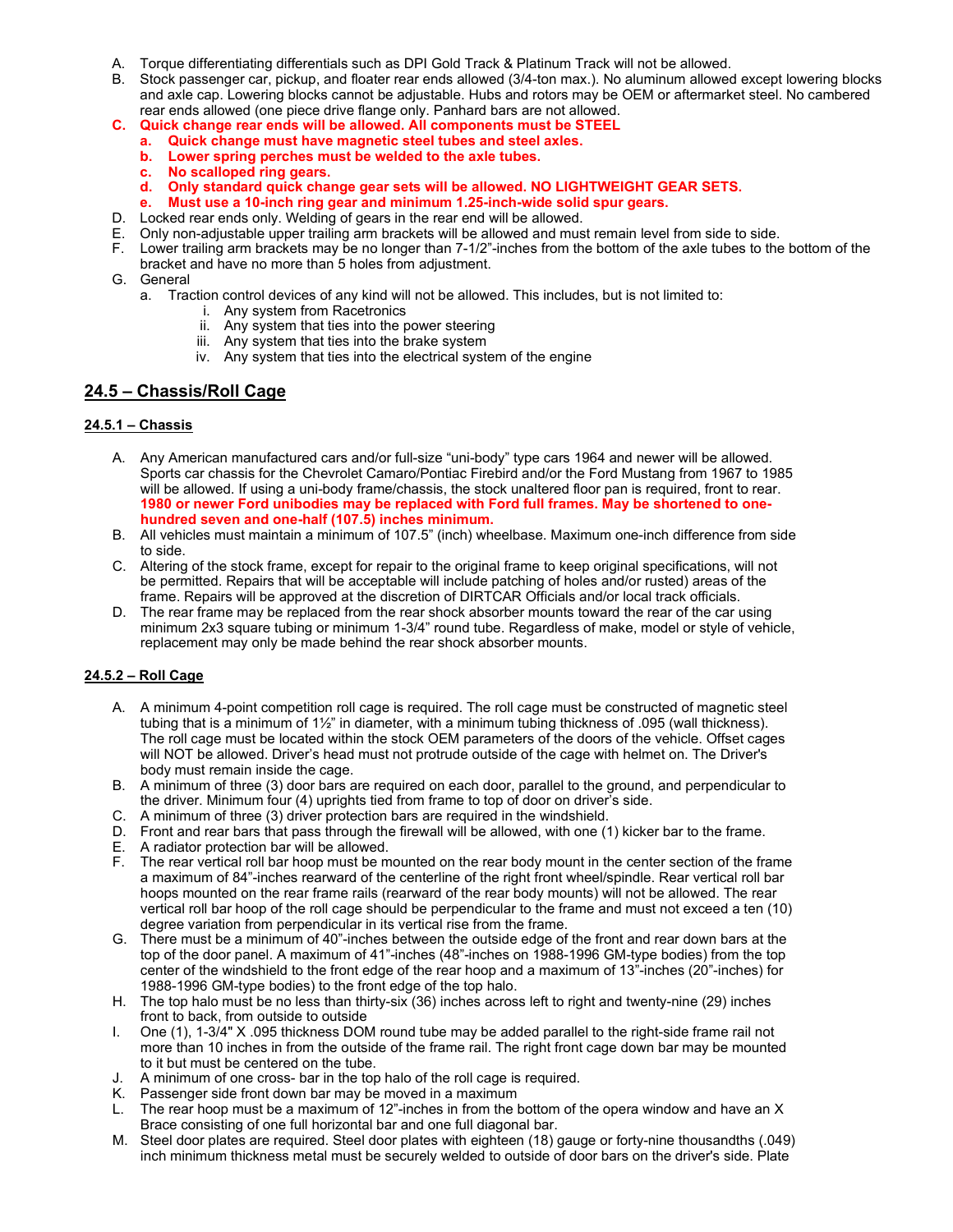must cover the area from the top door bar to the rocker panel and from the rear down post to six (6) inches in front of seat. Must be visible for inspection.

# **24.6 – Weight**

- A. The minimum weight requirement is always will be 3,000 lbs. (pounds).
- B. The minimum weight requirement for cars using the GM Performance 604 Crate Engine will be 2,800 pounds. Cars with the GM Performance 604 Crate Engine must declare so on the bottom of both A-pillars with the word "CRATE" 2800lb displayed prominently.
- C. All weights must be securely mounted with two  $(2)$   $\frac{1}{2}$ " (inch) bolts securing them to the frame in a positive manner. The weight(s) must be painted white with the car number clearly marked on them. All weights must be mounted under the body of the car.
- D. All added weight(s) must be securely attached to the frame inside the frame rails and behind the body. Frame is defined as the steel welded structure only.
- E. Any part that moves or is not a fixed component to the steel frame structure may not be used for any weight attachment.
- F. No weight of any kind is to be allowed on the rear end or axle tubes.
- G. No weight of any kind is to be allowed in the driver's compartment.
- H. No weight of any kind is to be attached to the front or rear bumpers of the vehicle.
- I. Weight must be mounted to the frame or roll cage.

# **24.7 – Fuel and Fuel Cells**

- A. Only gasoline-type fuels will be allowed.
- B. The fuel cell must be securely mounted in the rear of the car and secured with straps. *It is recommended that the fuel cell be mounted solidly to the rear frame rails of the vehicle in a fabricated manner.*
- C. All fuel cells must be enclosed in a metal container.
- D. The fuel cell must be a steel container with a minimum of two (2) one (1) inch by 1/8" (inch) steel straps on each side of the container to mount the fuel cell.
- E. Only gasoline will be allowed. Methanol and/or any other type of fuel and/or any type of fuel additive will not be allowed.
- F. E-85 will be allowed.

# **24.8 – Body**

- A. Car bodies must be installed using minimums and maximums as outlined in the Body Dimension Diagram
- B. The body, body mounting position and overall appearance must keep dimensions as published. The following body styles are allowed: Grand Prix, Monte Carlo, Camaro, Mustang, Camry, Challenger. Body must resemble the type of car being claimed. Example: If you claim it is a Camaro, then it must look like a Camaro.
- C. Body panels may not be curved or bowed inward (towards the interior of the car.)
- D. The body may be magnetic steel or aluminum.
- E. Stock OEM or aluminum aftermarket replacement hood allowed. Hood must have factory feature lines, be separate from fenders and in OEM location. Hole in the hood allowed for air cleaner clearance only. The back of the hood must be sealed off from the driver's compartment.
- F. Raised hood boxes will not be allowed except for aftermarket fiberglass hoods. The aftermarket fiberglass hood may have a maximum raised surface of 3.5"-inches in height provided it is pre-manufactured into the design of the hood. Aftermarket 3.5 maximum hood scoops will be allowed.
- G. Front nose shall be stock OEM or Plastic Aftermarket DIRTcar approved with a maximum installed width of 73" inches. Late Model, or wedge type aerodynamic noses will not be allowed. Exposed tubing, bracing, or bumpers outside of the nose piece will not be allowed. No raked mounting of nose. Floppers or flares, of any kind, which are added to the car (fenders, nose, etc.) WILL NOT be allowed. Fenders and nose piece must remain tight with the body lines on the car.
- H. Aftermarket plastic tail pieces are mandatory. The rear of the car must be enclosed with stock or aftermarket/plastic, DIRTcar approved tailpiece. Holes will not be allowed in the rear cover of the car. Rear bumper cover must be no less than 20.5 inches from top to bottom and completely enclosed from left to right. DIRTcar approved aftermarket tailpieces are mandatory.
- I. The rear bumpers, behind the rear cover, must have round edges, not sticking out further than the side of the car and connect solidly to the frame.
- J. Bodies that appear to be wedge shaped, and/or do not have stock contours/shape in appearance will not be allowed. **ABSOLUTELY NO FLAT SIDED BODIES. ZERO TOLERANCE.**
- K. Homemade steel/aluminum body panels are allowed, and must follow the configuration, bend, and shape of the stock body.
- L. Quarter windows/Sail panels must follow published dimensions specific to the body style and must be the same dimensions on each side of the car. The Opera window should be visible. Clear Lexan May be used to cover opera windows, if not the opera window must remain open (both sides) Late model/modified (open or closed) type sail panels will not be allowed.
- M. OEM or aftermarket size trunk lid mandatory. Access/inspection holes serving the purpose as a trunk, will NOT be allowed. Trunk lids must be removable.
- N. Station Wagon, Truck, SUV, body styles not allowed.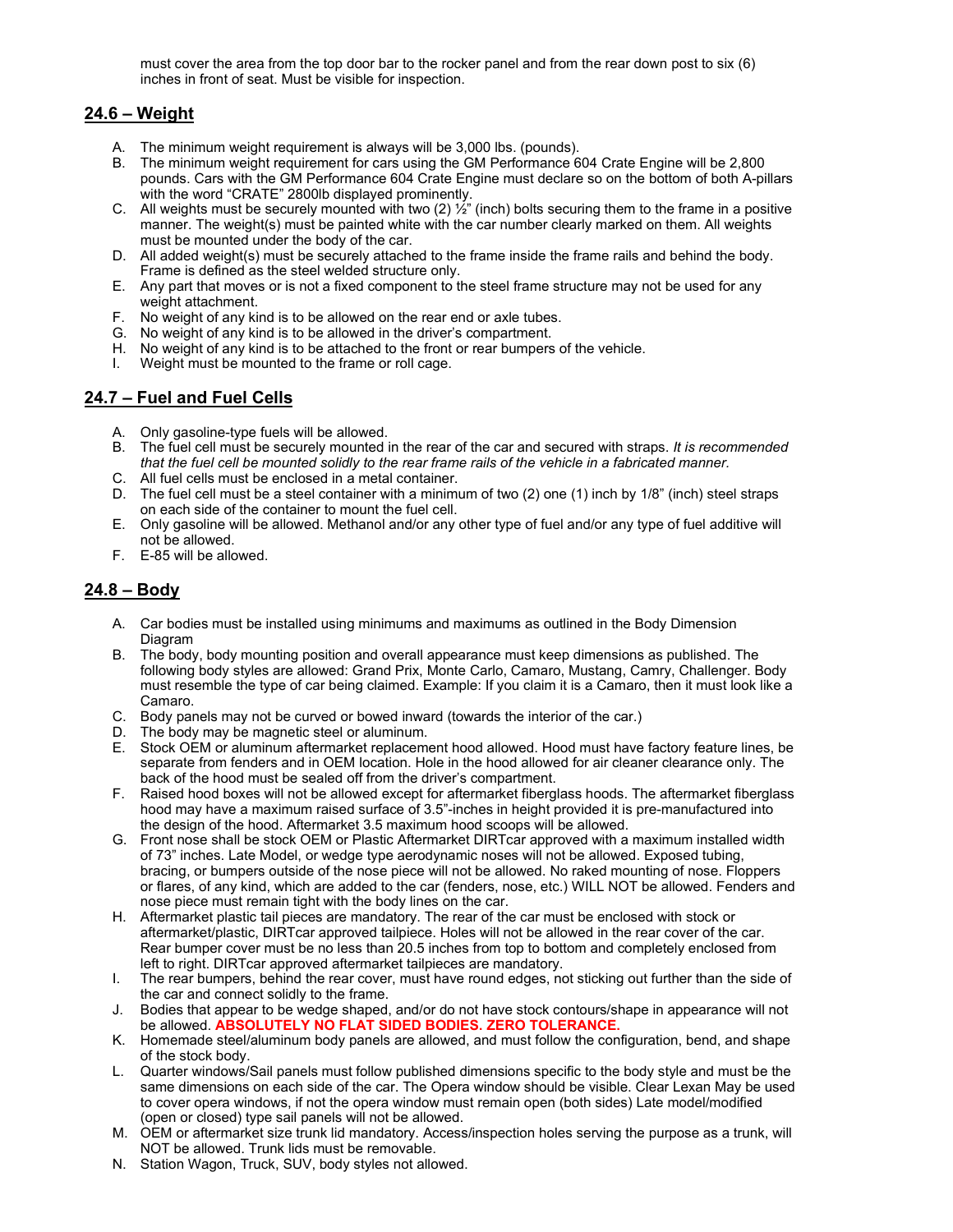- O. Car Body must be installed using minimums and maximums as outlined in the Body Dimension Diagram.
- P. NO Late Model/Modified style roofs. The top and/or roof of the car must be fastened in its dimensions as published.NO FLAT ROOFS.
- Q. Roof can have no more than 1.5 inches of rake from front to back and must be level side to side.
- R. Roof supports/pillars must resemble stock and be in stock location.
- S. The front windshield opening must be covered with  $\frac{1}{2}$ " x  $\frac{1}{2}$ "-inch and/or 1" x  $\frac{1}{2}$ "-inch wire mesh. It is also mandatory that three (3) support bars fabricated from magnetic steel tubing, a minimum of 1/2-inch diameter, be spaced equally in front of the driver and welded to the top roll cage bar and the dash bar of the roll cage in a vertical manner.
- T. The floor pan and firewalls must be stock in appearance and be complete on both the driver and passenger side of the vehicle (frame rail to frame rail). The front firewall must be no further back than a maximum of 12"-inches behind the rear edge of the engine block. No part of the firewall or floor pan may be offset. The entirety of the firewall and floor pan must exist on the same plane (the same all the way across/from side to side) except for the driveshaft tunnel. The floor pan and firewalls (front and rear) may be repaired and/or fabricated but must keep stock appearance and stock material thickness. Aftermarket firewall floor pan, and driveshaft tunnel will be allowed. Must be 18-gauge or .049-inch thickness magnetic steel.
- U. Repair of the floor pan or firewall patch, if needed, must be made with magnetic steel with minimum thickness of the original in the stock location. Repair patch is limited to the repair or hole only.
- V. Floorboard may be cut for the mounting of the roll cage only.
- W. The floor pan must have a driveshaft tunnel. Maximum driveshaft tunnel heights 8" inches.
- X. Firewall(s) must be sealed and complete. Open holes in the firewall will not be allowed.
- Y. The front of the rear firewall must keep the same height as the top of the front of the dashboard.
- Z. The maximum length of the dashboard from the front firewall to the edge of the dashboard panel will be 24"- inches. Dashboard must be flat, level, and complete from left to right, front to back except for the cowl in front of the driver. Dashboard cannot be lower in height than the top of the door.
- AA. The firewall must be at a 90-degree angle from the floor pan.
- BB. The driver and passenger compartment must remain open from left to right exposing the stock appearing/ and or aftermarket floor pan (frame rail to frame rail) and to the rear seat firewall and shelf. There may be an enclosure on the passenger side of the vehicle, a maximum of 6"-inches width in from the top outside edge of the door, for the purpose of routing and covering the fuel line as it passes through the driver compartment, unless a conduit is used. Angular installations and/or cock pit type applications and/or fabrications will not be allowed.
- CC. All rear decking in the car must be level from left to right. The rake of the rear portion of the interior deck can have a gradual angle from the rear of the seat to the rear of the car. NO DROPPED DECKS.
- DD. The trunk floor area may be cut to allow for the mounting of the fuel cell.
- EE. Exposed tubing and/or bracing outside of the bodyline of the car will not be allowed.
- FF. Rub/side rails may be attached to the chassis under the body from the fender well to the rear quarter panel.
- GG. A maximum seven (7) inch visor/sun shield may be added to the top of the windshield opening. The window openings, front and/or rear, driver and/or passenger side must keep their stock OEM dimensions.
- HH. Mirrors of any type are not allowed.
- II. Tube-type front bumpers behind the front or rear cover will be allowed. Tube-type bumpers must have capped ends. Sharp edges will not be allowed. Exposed tubing and/or bracing must not stick out further than the side of the car.
- JJ. Front, rear, and/or side spoilers of any type are not allowed.

## **24.9 – Wheels and Tires**

- A. The tire rule may be amended by bulletin at any time.
- B. The only approved DIRTcar tire is the Hoosier M-30and M-60 compound. The maximum width of the tire will be 9" inches.
- C. The M-30 or M-60 must be used on all four corners.
- D. NO GROOVING allowed. Fully effective with the start of weekly season.
- E. Siping and grinding is allowed.
- F. Recapping of an approved tire is not allowed.
- G. Any local track and/or DIRTcar officials can confiscate any tire at any time and during any DIRTcar event to be evaluated and analyzed including verification using a tire durometer. Tires may also be sent for further chemical analysis.
- H. Defacing or altering any of the manufacturer's identification markings, letters, words, numbers, on any tire will not be allowed.
- I. Any alteration of tires may result in immediate suspension from all DIRTcar racetracks and/or events and/or penalties deemed appropriate by local track and/or DIRTcar and/or World Racing Group Supervisory Officials.
- J. Tire softeners and/or chemicals designed to alter the chemical characteristics of the tire and/or the tire surface will not be allowed.
- K. Only 8-inch racing wheels will be allowed.
- L. All wheels must be conventional one-piece magnetic steel and must be mounted with lug nuts. Aluminum, plastic and/or carbon fiber wheels will not be allowed.
- M. All wheels must be fastened to the hub with five lug nuts.
- N. Bead lock will be allowed on the right rear tire only
- O. Only approved wheel discs will be allowed. Approved wheel discs are wheel discs that are fastened to the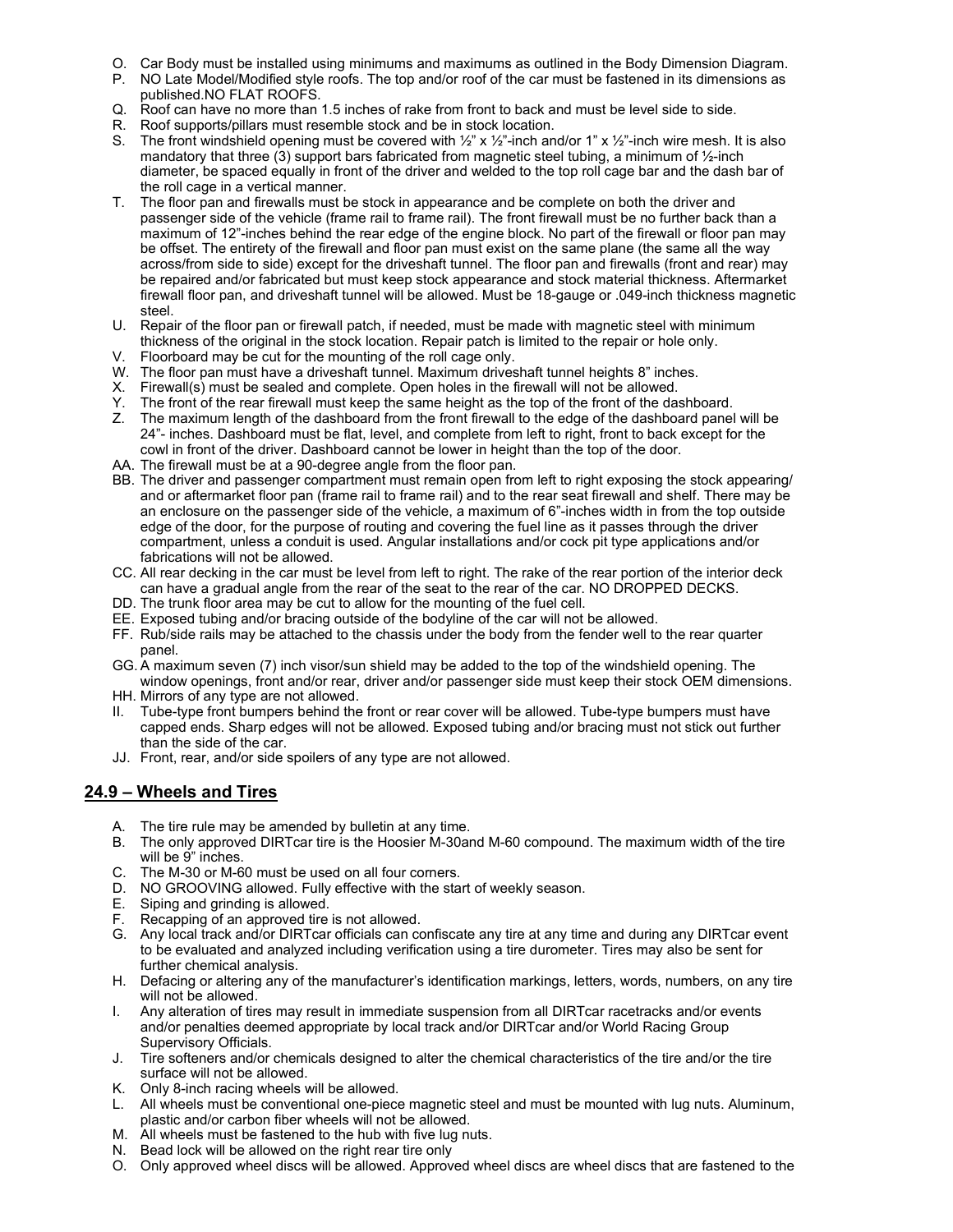wheel using a minimum of three (3), 1/4 or 5/16-inch diameter magnetic steel hex head bolts. The use of wheel discs with any other type of fastener will not be allowed.

- P. Approved fastening (nut assembly) systems:
	- a. Keyser Manufacturing, part #100 7-101.
	- b. Wehrs Man. Part # WM377A-312 Aluminum 5/16 / WM377S-312 Steel 5/16
	- c. Triple X Chassis Part # SC-WH-7810(1" spring) / SC-WH-7820(1 3/8" spring)
	- d. Pit Stop USA Part #:
	- e. Smith Precision Products Part # MC-516-18

### **25.0 – Suspension**

- A. All suspension components must remain stock in their OEM mounting locations for the year make and model/frame of the vehicle except for racing shocks and/or springs. All suspension and rear end parts must be steel. **Titanium, gun-drilled, hollow bolts or studs of any kind are not allowed anywhere on the car.**
- B. No Strut style suspension allowed.
- C. Upper Tubular-type A-Frames, will be allowed. Upper A-frame mount may be moved or replaced with aftermarket steel non-adjustable, non-slotted mount matching upper A-frame bolt on design. The A-Frames may be reinforced along the edges by welding round stock. Cutting and/or changing lengths of the A-Frames will not be allowed.
- D. Lower A-frames must be stock/stamped OEM and not be altered or moved from their stock mounting location and must match chassis (Metric to Metric, Big Metric to Big Metric, Camaro to Camaro, Nova to Nova, etc.) Homemade lower control arms will not be allowed. Tubular lower a-frames of any kind will not be allowed.
- E. Lower A-frames must be stock and unaltered. Cutting and/or fabricating is not allowed.
- F. The steering shaft may be a collapsible shaft.
- G. Aftermarket steering wheel and quick release are allowed.
- H. Steering quickening devices are allowed.
- I. Aftermarket 3-piece metric spindles will be allowed. (Speedway Part# 910345010) Pinto spindles of any type are NOT allowed.
- J. Pitman and idler arms must be stock or OEM replacement stock.
- K. Tubular tie rods with heim ends will be allowed.
- L. Aftermarket center link will be allowed: AFCO Part# 30271
- M. Bolt-in and screw-in ball joints will be allowed. Adjustable and/or truck type ball joints will not be allowed. Cutting and/or alterations to the frame will not be allowed to accept any other type or style of ball joint.
- N. The lower rear trailing arms must remain in their stock OEM length, from the original OEM application and measurement system (English or Metric) and must remain specific to their chassis/frame and must be the same length on each side. Tubular arms will be allowed but MUST keep factory length. Heim ends are NOT allowed
	- a. Lengths:
		- i. Metric 19.5 inches
		- ii. Chevelle 21.875 inches
		- iii. Impala/Caprice 22 inches
		- iv. Camaro/Firebird 19.3125 inches
		- b. The lower rear trailing arms must be mounted in the stock location on the frame. Additional holes in the rear end will be allowed.
			- i. Brackets can be maximum 7.5 inches long, measured from the bottom of the axle tube to the bottom of the bracket.
			- ii. Maximum 1 row of 5 holes for adjustment.
			- iii. Holes must be vertical.
			- iv. No additional holes in the frame allowed. Stock mount holes only. Frame mounts MUST be in stock location.
			- v. Slots in the frame or rear-end mounts will NOT be allowed.
- O. The upper rear trailing arms may be altered (shortened and/or lengthened) to obtain the correct pinion angle.
- P. Upper rear trailing arm rear end mounts must be level side to side, non-adjustable and consist of one hole on each side.
- Q. Aftermarket bushings will be allowed, but the arm must not be altered in any manner. Adjustable/and or rod ends (heims) will not be allowed.
- R. Leaf-type springs will be allowed. Only stock OEM-type magnetic steel leaf spring(s) stack(s) will be allowed. Single leaf, mono-type-leaf and/or any type of slider and/or any composite leaf-type applications will not be allowed. Leaf springs must match chassis being ran. Camaro to Camaro, Chrysler to Chrysler, etc.
- S. Coil-over applications of any-type will not be allowed.
- T. Aftermarket coil springs will be allowed. The coil spring location may be altered on the rear of the vehicle; however, the centerline of the axle tube may not be any further forward than the front of the spring or not further back than the rear of the spring and cannot move left or right on the rear end. Non-progressive springs only. No spring rubbers allowed.
- U. Coil springs must remain vertical in their mounting application. No angled spring mounts of ANY kind allowed.
- V. No suspension limiters of any kind allowed. This includes, but is not limited to, chains, straps, ropes,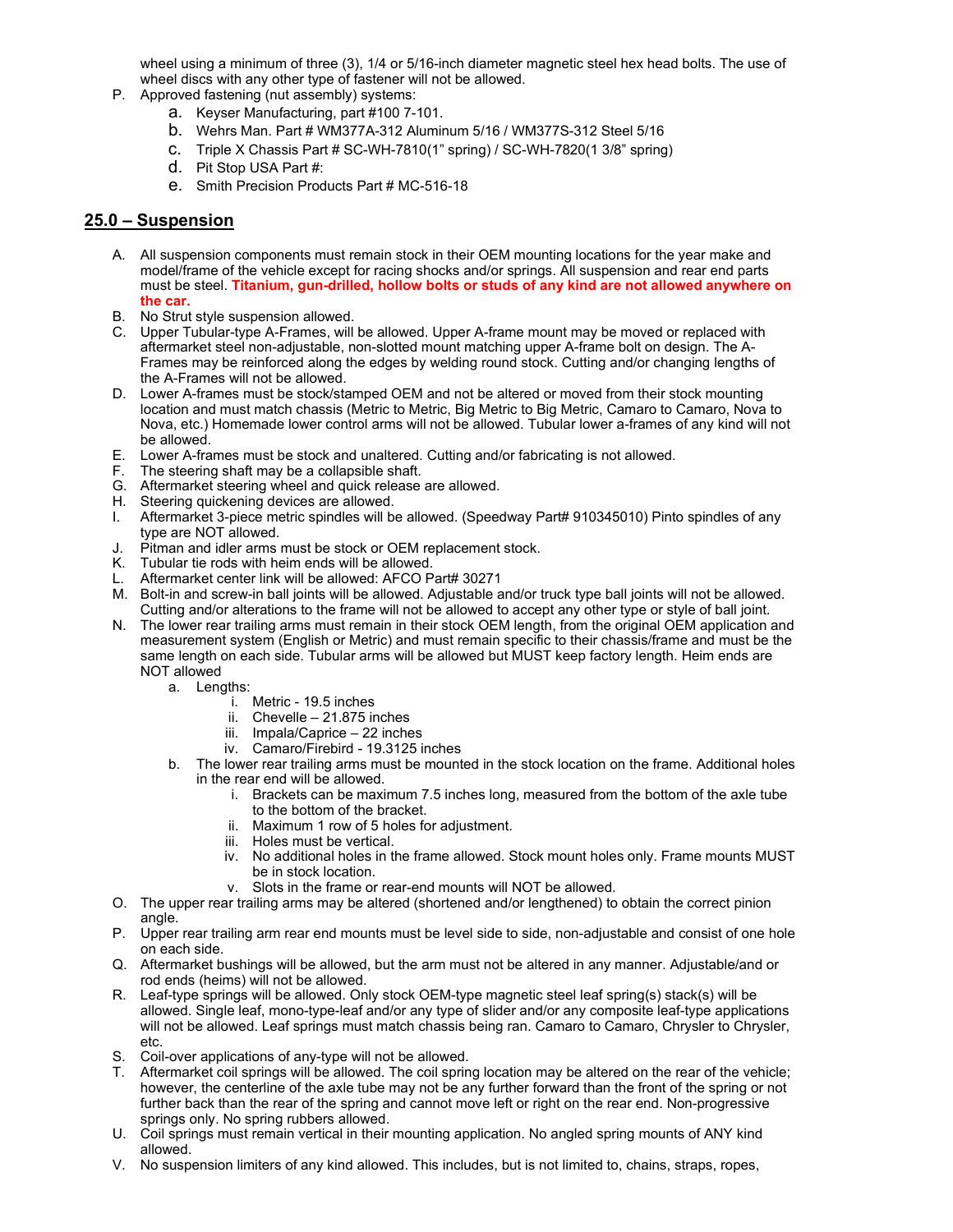bump stops, etc. Shock shaft must be able to compress all the way into the shock body. Shock must move in both directions from its installed position. Shock cannot preload the spring.

- W. Only one (1) magnetic steel body, non-adjustable shock absorbers per wheel will be allowed. No Schrader Valves. No piercing valves. No Bulb shocks. No air shocks. Rear shocks must remain behind the rear end housing.
- X. **Front shocks must be mounted outside spring pocket on lower A-frame; maximum one, threeinch-wide opening on side of spring pocket for shock clearance**
- Y. **Maximum 7-inch stroke on front shocks and maximum 9-inch stroke on rear shocks.**
- Z. **All shocks must completely collapse at any time. No shock can pre-load or pin any spring.**
- AA. **Rear shocks may use adjustable upper shock mount**
- BB. **2022 Optional Shock Program**
	- **a. For the 2022 racing season the optional shock program will continue.**
	- **b. The optional shock will be the Bilstein SL/SZ Series shock**
	- **c. The DIRTcar optional shock program will be administered as follows.**
		- **i. The shocks will be manufactured exclusively for DIRTcar Stock Car competition by Bilstein of America, Inc.**
		- **ii. The Bilstein optional shock will be available in 2 lengths; the front shocks will have a 7" shock body and the rear shocks will have a 9" shock body.**
		- **iii. The front shock valving options are ; 3/8, 5/5, and 6/4. The rear shock valving options are; 8/2, 3/3, and 5/5.**
		- **iv. Each shock will be of a tamper proof design and crimped for further control.**
		- **v. The 2022 cost of the shocks to the competitor will be \$145.00 plus shipping. The shocks must be purchased directly from Bilstein of America inc. Charlotte, NC and will not be available from any other distributor. The order line phone number for Bilstein of America Inc. is 800-537-1085.**
		- **vi. The DIRTcar Stock Car division Official (s) will also have a quantity of the approved Bilstein shocks for the comparison to a Competitor (s) shock to confirm the shock (s) conform to the approved specifications.**
- CC. Weight jacks will be allowed.
- DD. Hydraulic ratchet and/or electric weight jacks are not allowed.
- EE. Only stock/STEEL type OEM brakes will be allowed. Disc brake(s) will be allowed on the rear brake(s) provided that the rear brake caliper(s) match the front brake calipers. Alterations to the rear brake rotors, to fit the rotor to the rear only, will be allowed. All four corners must be in working condition prior to and following the completion of competition. Aftermarket brake pedals will be allowed. Brake bias adjusters are allowed.
- FF. No Scalloped rotors of any kind on any corner.
- GG. Suspension components that are adjustable within the driver compartment of any-type will not be allowed, aside from brake bias adjusters.

## **25.1 – Personal Protection Equipment**

(See section 3.0 for requirements)

#### **25.1.1 – General**

- A. It is the sole responsibility of each competitor for the effectiveness and proper installation, per the manufacturer's specifications, to be adequate for competition at every event. Competitors are expected to investigate and educate themselves for continuing improvement about their own personal safety equipment
- B. Different safety regulations may be in place depending on the local and/or state government rules and/or laws and/or regulations in the specific location of the racetrack. Helmet and seatbelt dates and/or specified equipment requirements, worn, used and/or otherwise may be different than specified in the DIRTcar rule book. Contact your local track officials for more information about this.

#### **25.1.2 – Seat Belt/Restraint System**

- A. Each car should be equipped with a minimum of an SFI 16.5 or SFI 16.1 approved restraint system, until the date of the belt expiration (two years from the date of manufacture). Seat belt restraint systems shall be installed and used per manufacturer's instructions.
- B. Seat belt material should not be allowed to meet any sharp or metal edge, including when the material passes through the seat.
- *C. Rolled and/or de-burred and/or flanged edges or anywhere seat belt webbing passes through and may meet abrasive edges are recommended.*

#### **25.1.3 – Protective Clothing**

- A. All drivers will be required to wear a fire-resistant driving uniform meeting minimum of the SFI 3.2A/5 specifications and display a valid SFI 3.2A/5 label.
- B. Drivers must always wear gloves when they are on track, during practice and competition.
- C. Driver's gloves must meet or exceed the SFI 3.3 specification and have a legible and valid SFI 3.3 label.
- D. All drivers must wear fire resistant accessories including, but not limited to, head sock, undergarments,